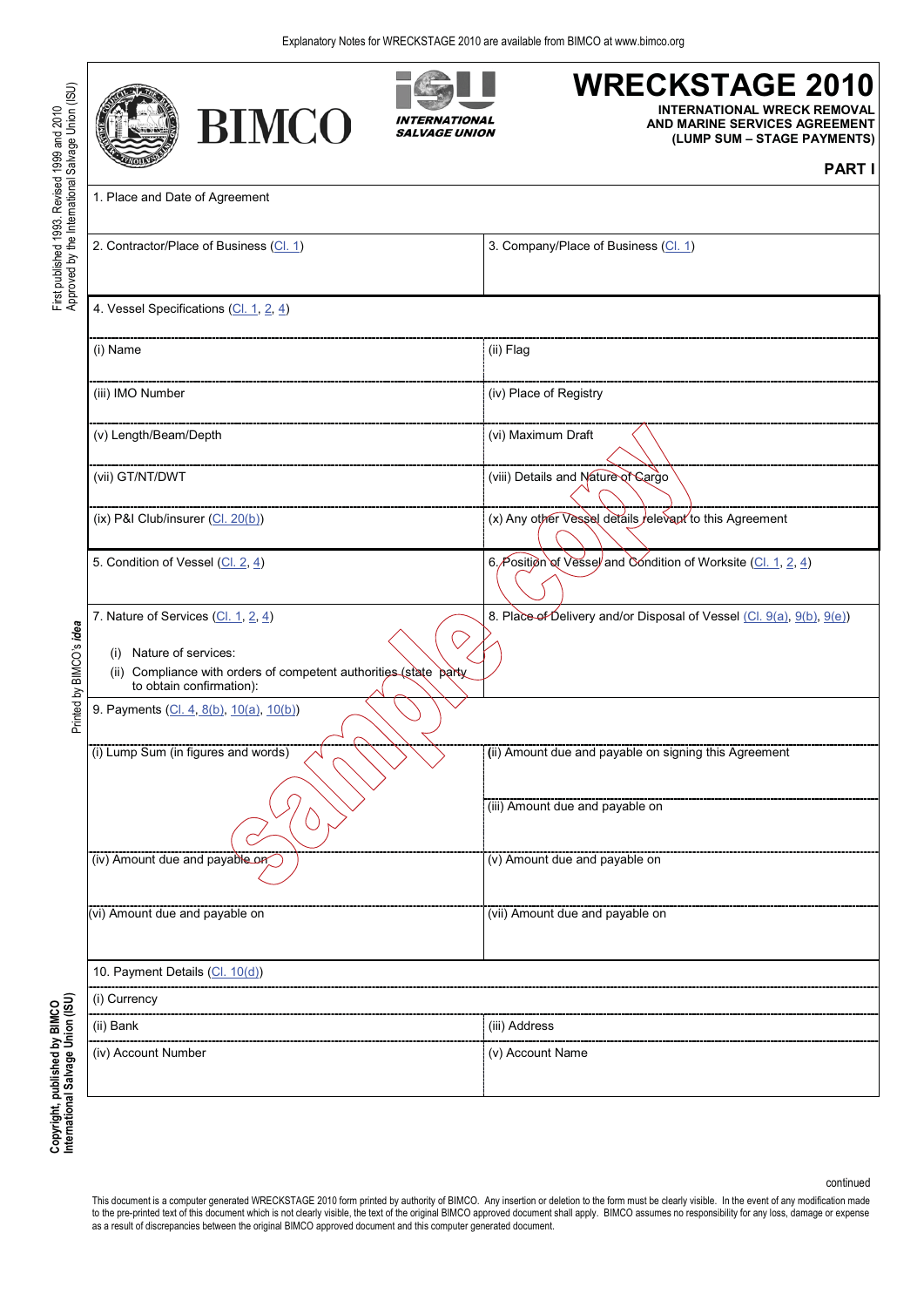continued

| 11. Time of Payment and Interest (state period within which sums<br>must be received by the Contractor and rate of interest per month)<br>(Cl. 10(f))                                                          | 12. Extra Costs (state percentage to be applied) $(Cl. 4(a)(iii), 8(b), 11,$<br>13(c)<br>(i) Contractor shall be responsible for and pay for the following<br>extra costs<br>(ii) Company shall be responsible for and pay for the following<br>extra costs<br>(iii) Handling Charge to be applied, where applicable (state)<br>percentage) |  |
|----------------------------------------------------------------------------------------------------------------------------------------------------------------------------------------------------------------|---------------------------------------------------------------------------------------------------------------------------------------------------------------------------------------------------------------------------------------------------------------------------------------------------------------------------------------------|--|
| 13. Delay Payment Rate (Cl. 4(a)(iii), 7, 8(b), 8(c), 9(a), 9(b))                                                                                                                                              | 14. Cancellation Fee (Cl. 4(a)(iii), 8(a))                                                                                                                                                                                                                                                                                                  |  |
| 15. Number of Unworkable Days due to Adverse Weather or Sea<br>Conditions $(Cl. 7(a))$                                                                                                                         | 16. Number of Additional Clauses covering special provisions, if<br>agreed                                                                                                                                                                                                                                                                  |  |
| 17. Arbitration and Mediation (state Cl. 18(a), 18(b) or 18(c) of Cl. 18 as agreed; if 18(c) agreed, also state place of arbitration) (Cl. 18)<br>(if not appropriately filled in, Clause $18(a)$ shall apply) |                                                                                                                                                                                                                                                                                                                                             |  |

It is agreed that this Agreement shall be performed subject to the Terms and Conditions which consist of PART I, including Additional Clauses, if any agreed, and PART II, as well as Annex I (SCHEDULE OF PERSONNEL, CRAFT AND EQUIPMENT), Annex II (METHOD OF WORK AND ESTIMATED TIME SCHEDULE), and Annex III (CONTRACTOR'S DAILY REPORTS) or any other Annexes attached to this Agreement.

In the event of a conflict of terms and conditions, the provisions of PART I including Additional Clauses, it any agreed, shall prevail over those of PART II to the extent of such conflict but no further.

The undersigned warrant that they have full power and authority to sign this Agreement on behalf of the parties they represent.

| Signature (for and on behalf of the Contractor) | Signature (for and on behalf of the Company) |
|-------------------------------------------------|----------------------------------------------|
|                                                 |                                              |
|                                                 |                                              |
|                                                 |                                              |
|                                                 |                                              |
| ▽                                               |                                              |
|                                                 |                                              |
|                                                 |                                              |

# This document is a computer generated WRECKSTAGE 2010 form printed by authority of BIMCO. Any insertion or deletion to the form must be clearly visible. In the event of any modification made to<br>the pre-printed text of this result of discrepancies between the original BIMCO approved document and this computer generated document.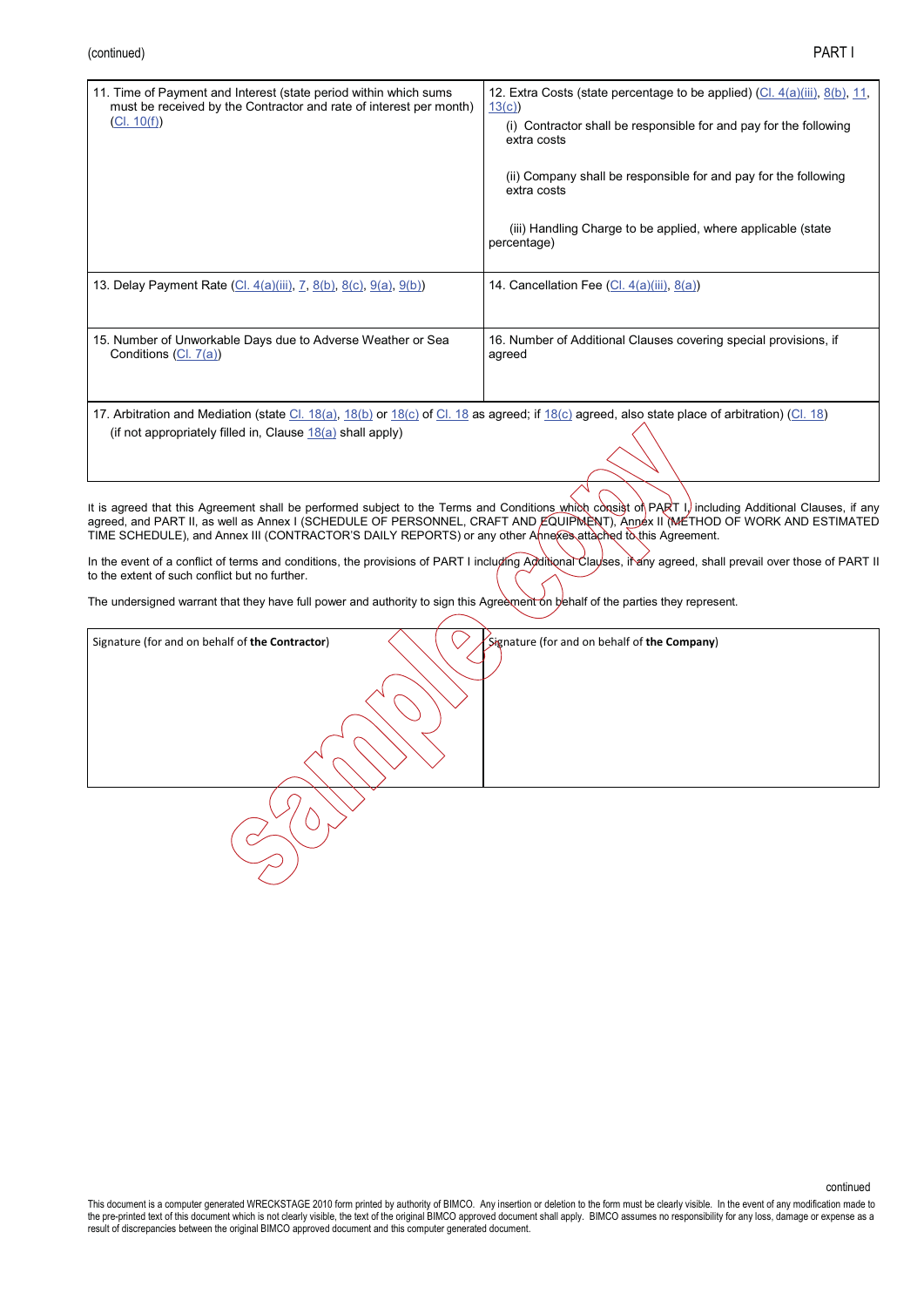| 1. Definitions<br>"Company" means the party stated in Box 3.<br>"Contractor" means the party stated in Box 2.<br>"Services" means the services stated in Box 7.<br>"Vessel" means any vessel, craft, property, or part thereof, of whatsoever nature, including anything contained<br>therein or thereon, such as but not limited to cargo and bunkers, as described in Box 4.<br>"Worksite" means the position of the Vessel stated in Box 6.                                                                                                                                                                                                                                                                                                                                                                                                                                                                                                                                                                           | 1<br>$\frac{2}{3}$<br>$\overline{\mathbf{4}}$<br>5<br>$\overline{6}$<br>$\overline{7}$ |
|--------------------------------------------------------------------------------------------------------------------------------------------------------------------------------------------------------------------------------------------------------------------------------------------------------------------------------------------------------------------------------------------------------------------------------------------------------------------------------------------------------------------------------------------------------------------------------------------------------------------------------------------------------------------------------------------------------------------------------------------------------------------------------------------------------------------------------------------------------------------------------------------------------------------------------------------------------------------------------------------------------------------------|----------------------------------------------------------------------------------------|
| 2. The Services<br>The Contractor agrees to exercise due care in rendering the Services which shall include, if applicable, the<br>delivery and/or disposal of the Vessel. Insofar as it is not inconsistent with the nature of the Services to be<br>rendered under this Agreement, the Contractor will also exercise due care to prevent and minimise damage<br>to the environment.                                                                                                                                                                                                                                                                                                                                                                                                                                                                                                                                                                                                                                    | 8<br>9<br>10<br>11<br>12                                                               |
| The Contractor shall provide the Personnel, Craft and Equipment set out in Annex I of this Agreement which the<br>Contractor deems necessary for the Services based upon the Specifications, Condition and Position of the<br>Vessel and Worksite set out in Boxes 4, 5 and 6.                                                                                                                                                                                                                                                                                                                                                                                                                                                                                                                                                                                                                                                                                                                                           | 13<br>14<br>15                                                                         |
| The Contractor's Method of Work and Estimated Time Schedule shall be as described in Annex II, utilising the<br>Personnel, Craft and Equipment described in Annex I.                                                                                                                                                                                                                                                                                                                                                                                                                                                                                                                                                                                                                                                                                                                                                                                                                                                     | 16<br>17                                                                               |
| The Contractor shall consult with the Company if there is any need for substantial change in the Method of Work<br>and/or Personnel, Craft or Equipment. In the event that time does not permit such consultation, or agreement to<br>the proposed change(s) is unreasonably withheld, then the Contractor may proceed with such change(s). (See<br>Clause 4 (Change of Method of Work and/or Personnel, Craft and Equipment) hereof).                                                                                                                                                                                                                                                                                                                                                                                                                                                                                                                                                                                   | 18<br>19<br>20<br>21                                                                   |
| The Contractor shall provide the Company or the Company Representative, if in attendance, with daily reports in<br>accordance with Annex III.                                                                                                                                                                                                                                                                                                                                                                                                                                                                                                                                                                                                                                                                                                                                                                                                                                                                            | 22<br>23                                                                               |
| The party identified in $\underline{Box 7(ii)}$ of this Agreement shall be given all reasonable assistance by the other party in<br>connection with obtaining confirmation from the competent authorities that the Company has complied with<br>any orders issued by them.                                                                                                                                                                                                                                                                                                                                                                                                                                                                                                                                                                                                                                                                                                                                               | 24<br>25<br>26                                                                         |
| 3. Company Representative<br>If reasonably required by the Contractor a representative of the Company will be available during the<br>performance of the Services with the full authority to act on behalf of the Company.                                                                                                                                                                                                                                                                                                                                                                                                                                                                                                                                                                                                                                                                                                                                                                                               | 27<br>28<br>29                                                                         |
| In addition, the Company will provide at its sole risk and expense sufficient officers or their equivalents, who<br>are fully conversant with the cargo system and/or layout of the Vessel, and who should be in attendance when<br>reasonably required during the performance of the Selvices in order to provide advice as and when requested by<br>the Contractor.                                                                                                                                                                                                                                                                                                                                                                                                                                                                                                                                                                                                                                                    | 30<br>31<br>32<br>33                                                                   |
| 4. Change of Method of Work and/or Personnel, Craft and Equipment<br>The Lump Sum stated in Box 9 is based upon the Nature of the Services, as set out in Box 7, Method of<br>Work, and Personnel, Craft and Equipment, as set out in Annexes I and II, and the Description, Specifications,<br>Position, Condition of the Vessel and the Worksite, as set out in Boxes 4, 5 and 6.                                                                                                                                                                                                                                                                                                                                                                                                                                                                                                                                                                                                                                      | 34<br>35<br>36<br>37                                                                   |
| (a) If before or during the performance of the Services, and without fault on the part of the Contractor, there is<br>a substantial change in the Services, and/or in the Personnel, Craft and Equipment required to undertake the<br>Services due to any misdescription by the Company or error in the specification provided by the Company,<br>upon which the Contractor has relied, or a material change in the position and/or condition of the Vessel or the<br>Worksite:                                                                                                                                                                                                                                                                                                                                                                                                                                                                                                                                          | 38<br>39<br>40<br>41<br>42                                                             |
| (i) The Contractor shall forthwith give notice in writing thereof to the Company and of the estimated additional<br>costs to effect the Services;                                                                                                                                                                                                                                                                                                                                                                                                                                                                                                                                                                                                                                                                                                                                                                                                                                                                        | 43<br>44                                                                               |
| (ii) Any and all substantial changes to the nature of such Services which are agreed between the Contractor and<br>the Company shall be drafted into a variation order by the Company, which shall be signed by the parties;                                                                                                                                                                                                                                                                                                                                                                                                                                                                                                                                                                                                                                                                                                                                                                                             | 45<br>46                                                                               |
| (iii) The parties shall, without delay, consult each other to reach agreement on the amount of the additional costs<br>to be added to the Lump Sum and any agreement shall be incorporated into the variation order. In the event<br>that the parties are unable to reach agreement on the additional costs within 5 days of the Contractor<br>providing details of the extra costs, either party may terminate the Services under this Agreement, without<br>prejudice to any claim the Contractor may have under this $Sub$ -clause $4(a)$ , provided always that such<br>termination is permitted by the competent authorities. In such event the Contractor is entitled to be paid all<br>sums due at the time of termination in accordance with the provisions of $Boxes 9$ , 12, 13 and 14. If<br>permission to terminate is not given by the competent authorities the Contractor shall be paid by the<br>Company at the Delay Payment Rate set out in Box 13 during any standby period, and the Company shall be | 47<br>48<br>49<br>50<br>51<br>52<br>53<br>54<br>55                                     |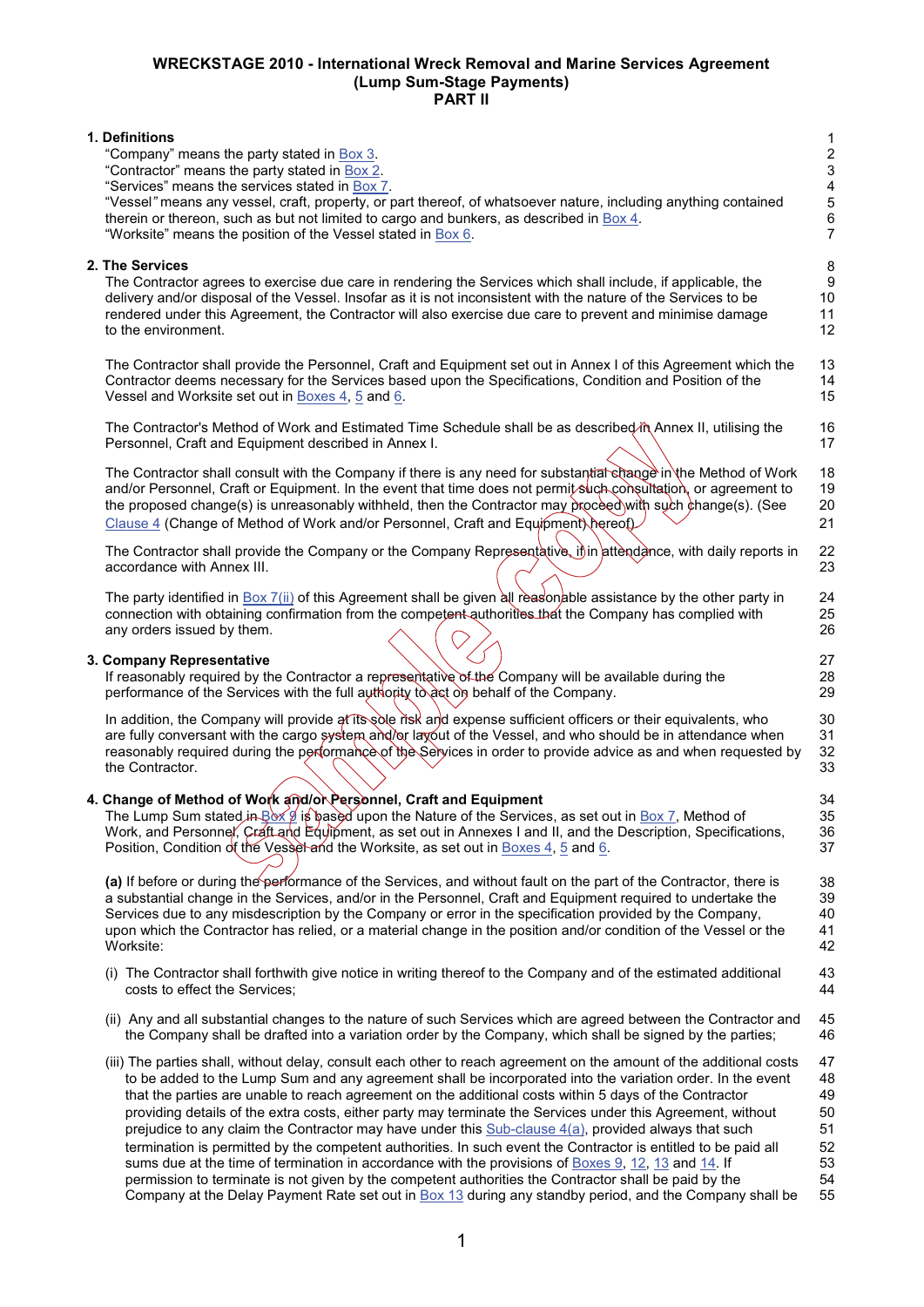| liable for the Contractor's reasonable and necessary costs of continuing with the Services.                                                                                                                                                                                                                                                                                                                                                                                                                                                                                                                                                                                                                                                          | 56                                            |
|------------------------------------------------------------------------------------------------------------------------------------------------------------------------------------------------------------------------------------------------------------------------------------------------------------------------------------------------------------------------------------------------------------------------------------------------------------------------------------------------------------------------------------------------------------------------------------------------------------------------------------------------------------------------------------------------------------------------------------------------------|-----------------------------------------------|
| (b) If, as a result of a material change in the position and/or condition of the Vessel or the Worksite, subsequent<br>to entering into this Agreement, the Services become easier to perform in terms of the work and/or Personnel,<br>Craft and/or Equipment requirements, then:                                                                                                                                                                                                                                                                                                                                                                                                                                                                   | 57<br>58<br><b>59</b>                         |
| (i) The Company may, subject to the provisions of $Clause 10(c)$ hereof, seek a reduction in respect of the monies<br>payable pursuant to Clause 10(a) hereof;                                                                                                                                                                                                                                                                                                                                                                                                                                                                                                                                                                                       | 60<br>61                                      |
| (ii) All such material changes which are agreed by the Contractor and the Company shall be drafted into a<br>variation order by the Company, which shall be signed by the parties;                                                                                                                                                                                                                                                                                                                                                                                                                                                                                                                                                                   | 62<br>63                                      |
| (iii) The parties shall, without delay, consult each other to reach agreement on the amount of the costs to be<br>deducted from the Lump Sum and any agreement shall be incorporated into the variation order.                                                                                                                                                                                                                                                                                                                                                                                                                                                                                                                                       | 64<br>65                                      |
| (c) Alternatively either party may refer the matter to expert evaluation in accordance with Clause 17 (Expert<br>Evaluation) or to arbitration or mediation pursuant to Clause 18 (Arbitration and Mediation) for a decision on<br>the reasonableness and quantum of such costs, or the claim by the Company for a reduction in remuneration,<br>which shall be incorporated into the variation order.                                                                                                                                                                                                                                                                                                                                               | 66<br>67<br>68<br>69                          |
| In the event the matter is referred either to expert evaluation or arbitration or mediation the Contractor will<br>continue to provide the Services, without prejudice to any claim for an adjustment to the remuneration.                                                                                                                                                                                                                                                                                                                                                                                                                                                                                                                           | 70<br>71                                      |
| 5. Miscellaneous<br>(a) The Company shall arrange and pay for any marking of the Vessel and cautioning required.) The Contractor<br>shall arrange and pay for any marking or cautioning required in respect of its own equipment during the<br>Services under this Agreement.                                                                                                                                                                                                                                                                                                                                                                                                                                                                        | 72<br>73<br>74<br>75                          |
| (b) The Contractor may make reasonable use of Vessel's machinery gear, equipment, anchors, chains,<br>stores and other appurtenances during and for the purposes of these Services free of expense but shall not<br>unnecessarily damage, abandon or sacrifice the same or any property which is the subject of this Agreement.                                                                                                                                                                                                                                                                                                                                                                                                                      | 76<br>77<br>78                                |
| (c) Subject to approval of the Company which shall not be unreasonably withheld, and subject to it being<br>permitted by the competent authorities, the Contractor shall be entitled to remove, dispose of or jettison cargo,<br>or parts of the Vessel, or equipment from the Vessel if such action is considered by the Contractor to be<br>reasonably necessary to perform the Services under this Agreement.                                                                                                                                                                                                                                                                                                                                     | <b>79</b><br>80<br>81<br>82                   |
| (d) The Company will use its best endeavours to provide the Contractor with such plans and drawings of the<br>Vessel, cargo manifests, stowage plans, etc., and such other information as the Contractor may reasonably<br>require for the performance of the Services.                                                                                                                                                                                                                                                                                                                                                                                                                                                                              | 83<br>84<br>85                                |
| 6. Permits<br>All necessary licences, approvals, authorisations or permits required to undertake and complete the Services<br>without let or hindrance shall be obtained and maintained by the Contractor (see Clause 11(e)).<br>The Company shall provide the Contractor with all reasonable assistance in connection with the obtaining of<br>such licences, approvals, authorisations or permits.                                                                                                                                                                                                                                                                                                                                                 | 86<br>87<br>88<br>89<br>90                    |
| 7. Delays<br>(a) Adverse Weather and Other Delays<br>In the event that the Contractor is prevented from progressing the Services due to adverse weather or sea<br>conditions in excess of the number of days set out in $Box 15$ , or due to any other reason outside the Contractor's<br>control, the Contractor shall receive from the Company additional compensation – per working day or pro rata –<br>at the rate set out in Box 13, for the time the Contractor is delayed in commencing or continuing the Services<br>with the customary progress.                                                                                                                                                                                           | 91<br>92<br>93<br>94<br>95<br>96<br>97        |
| (b) Contractor's Equipment and/or Personnel<br>If there is a breakdown of any of the Contractor's equipment or non-availability of personnel, the Contractor shall<br>consult the Company, or the Company Representative if applicable, to reach agreement on the amount of time<br>lost as a result, if any. The Delay Payment Rate shall apply for the agreed period.                                                                                                                                                                                                                                                                                                                                                                              | 98<br>99<br>10C<br>101                        |
| (c) Hired-in Equipment and/or Personnel<br>The Contractor shall use its best efforts to ensure that an appropriate Delay Payment Rate is agreed in any sub-<br>contract agreement in the event of breakdown of their equipment or non-availability of their personnel. If there is<br>a breakdown of equipment or non-availability of personnel, the Contractor shall consult the Company, or the<br>Company Representative if applicable, to reach agreement on the amount of time lost as a result, if any. The<br>sub-contract Delay Payment Rate shall only apply for the agreed period if such Delay Payment Rate has been<br>agreed with sub-contractors. The Contractor shall pass on to the Company the benefit of any off-hire or reduction | 102<br>103<br>104<br>105<br>106<br>107<br>108 |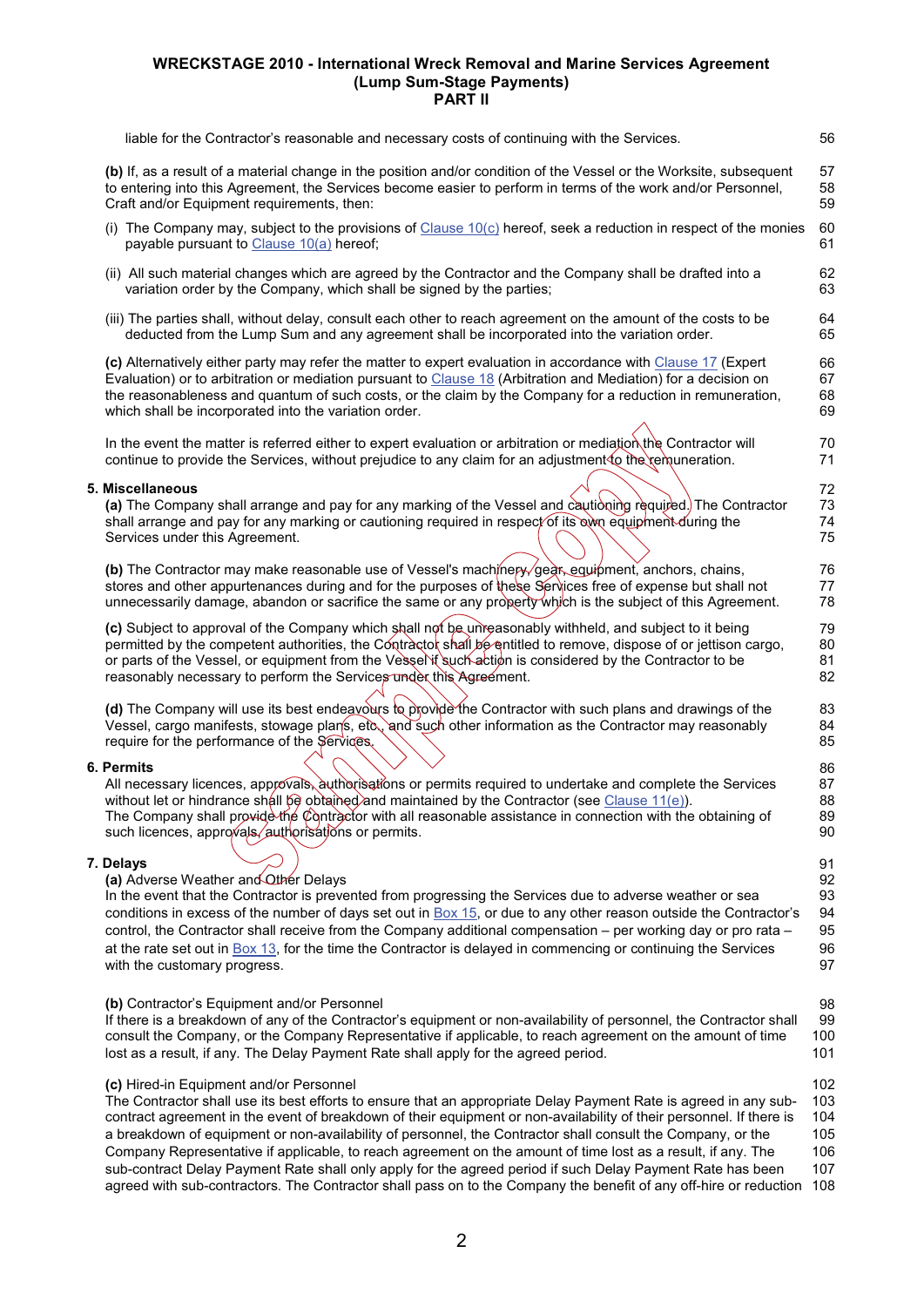| in the rate of hire in respect of equipment or personnel hired-in by the Contractor.                                                                                                                                                                                                                                                                                                                                                                                                                                                                                                                                                                                                                                                                                                                                                                                                                                       | 109                                                                |
|----------------------------------------------------------------------------------------------------------------------------------------------------------------------------------------------------------------------------------------------------------------------------------------------------------------------------------------------------------------------------------------------------------------------------------------------------------------------------------------------------------------------------------------------------------------------------------------------------------------------------------------------------------------------------------------------------------------------------------------------------------------------------------------------------------------------------------------------------------------------------------------------------------------------------|--------------------------------------------------------------------|
| (d) The Contractor shall promptly advise the Company, or the Company Representative if applicable, of all<br>periods when they consider that the Delay Payment Rate shall apply and shall at the same time confirm same<br>in writing to the Company, or the Company Representative if applicable.                                                                                                                                                                                                                                                                                                                                                                                                                                                                                                                                                                                                                         | 110<br>111<br>112                                                  |
| (e) $\frac{\text{Sub-clauses 7(b)}}{\text{sub-clauses 7(b)}}$ and $\frac{7(c)}{c}$ shall not apply for individual delays unless such delays exceed six (6) consecutive<br>hours when the Delay Payment Rate shall apply to the whole agreed delay period.                                                                                                                                                                                                                                                                                                                                                                                                                                                                                                                                                                                                                                                                  | 113<br>114                                                         |
| (f) In the event that the parties cannot reach agreement in respect of the applicable reductions in Sub-clauses<br>$7(a)$ , $7(b)$ or $7(c)$ above to the Delay Payment Rate or the duration of such reduction, then the issue may be<br>referred to expert evaluation in accordance with Clause 17 (Expert Evaluation) or to arbitration or mediation<br>pursuant to Clause 18 (Arbitration and Mediation).                                                                                                                                                                                                                                                                                                                                                                                                                                                                                                               | 115<br>116<br>117<br>118                                           |
| 8. Termination<br>(a) The Company may terminate this Agreement at any time prior to commencement of mobilisation of either the<br>Personnel or the Craft or the Equipment identified in Annex I, whichever may be the first, upon payment of the<br>Cancellation Fee set out in Box 14.<br>(b) The Contractor, with the agreement of the Company, which shall not be unreasonably withheld, may<br>terminate this Agreement without any further liability if completion of the Services of any agreed change of work<br>under Clause 4 (Change of Method of Work and/or Personnel, Craft and Equipment) hereof, utilising the<br>Personnel, Craft and Equipment set out in Annex I, or any amendment thereto, becomes technically or physically<br>impossible. In the event of such termination, the Contractor shall be entitled to payment of all monies due in<br>accordance with the provisions of Boxes 9, 12 and 13. | 119<br>120<br>121<br>122<br>123<br>124<br>125<br>126<br>127<br>128 |
| (c) If permission to terminate is not given by the competent authorities, the Contractor shall be paid<br>by the Company at the Delay Payment Rate set out in Box 13 for Rersonnel, Craft and Equipment during any<br>standby period, and the Company shall be liable for the Contractor's reasonable and necessary costs of<br>continuing with the Services                                                                                                                                                                                                                                                                                                                                                                                                                                                                                                                                                               | 129<br>130<br>131<br>132                                           |
| 9. Delivery and/or Disposal<br>(a) If applicable, the Vessel shall be accepted forthwith and faken over by the Company or its duly authorised<br>representative at the Place of Delivery indicated in Box & References to delivery or the Place of Delivery<br>shall include disposal or the Place of Disposal, if applicable.                                                                                                                                                                                                                                                                                                                                                                                                                                                                                                                                                                                             | 133<br>134<br>135<br>136                                           |
| The Place of Delivery and/or Disposal shall always be safe and accessible for the Contractor's own or hired-in<br>craft and the Vessel to enter and operate in and shall be a place where the Contractor is permitted by<br>governmental or other authorities to deliver and/or dispose of the Vessel.                                                                                                                                                                                                                                                                                                                                                                                                                                                                                                                                                                                                                     | 137<br>138<br>139                                                  |
| In the event the Vessel is not accepted torthwith by the Company or delivery is prevented or delayed by action of<br>governmental or other authorities outside the control of the Contractor, all costs necessarily incurred by the<br>Contractor from the moment of the tender for delivery shall be for the account of the Company.                                                                                                                                                                                                                                                                                                                                                                                                                                                                                                                                                                                      | 140<br>141<br>142                                                  |
| These costs shall be in addition to any delay payment as set out in Box 13.                                                                                                                                                                                                                                                                                                                                                                                                                                                                                                                                                                                                                                                                                                                                                                                                                                                | 143                                                                |
| (b) If it is considered by the Contractor to be impossible or unsafe for the Vessel to be delivered or disposed<br>of at the place indicated $\hat{i}r$ $\frac{166x}{8}$ and the Company is unable to nominate an acceptable alternative place,<br>the Contractor is at liberty to deliver or dispose of the Vessel at the nearest place it can reach safely and<br>without unreasonable delay, provided delivery or disposal at such place is permitted by governmental or other<br>authorities, and such delivery or disposal shall be deemed due fulfilment by the Contractor of this Agreement.                                                                                                                                                                                                                                                                                                                        | 144<br>145<br>146<br>147<br>148                                    |
| The Company shall reimburse the Contractor for any additional time used pursuant to this $Sub\text{-}clause 9(b)$ at the<br>Delay Payment Rate set out in Box 13, and shall be liable to the Contractor for any additional expenses arising<br>under this Sub-clause.                                                                                                                                                                                                                                                                                                                                                                                                                                                                                                                                                                                                                                                      | 149<br>150<br>151                                                  |
| (c) In the event the Vessel is delivered under the control of pumps and/or compressors or other equipment the<br>Company shall with all due dispatch arrange for their own equipment and operators to replace the Contractor's<br>equipment and operators.                                                                                                                                                                                                                                                                                                                                                                                                                                                                                                                                                                                                                                                                 | 152<br>153<br>154                                                  |
| Until such replacement the Company shall pay the Contractor for the use of its equipment and operators at<br>reasonable rates as from the day of delivery until and including the day of arrival of the equipment and<br>personnel at the Contractor's base, plus any additional costs relating thereto and incurred by the Contractor.                                                                                                                                                                                                                                                                                                                                                                                                                                                                                                                                                                                    | 155<br>156<br>157                                                  |
| (d) If the Company fails, on completion of the Services, to take delivery of the Vessel within five (5) days of the<br>Contractor tendering written notice of delivery or, if in the opinion of the Contractor the Vessel is likely to<br>deteriorate, decay, become worthless or incur charges whether for storage or otherwise in excess of its value,<br>the Contractor may, without prejudice to any other claims the Contractor may have against the Company,                                                                                                                                                                                                                                                                                                                                                                                                                                                         | 158<br>159<br>160<br>161                                           |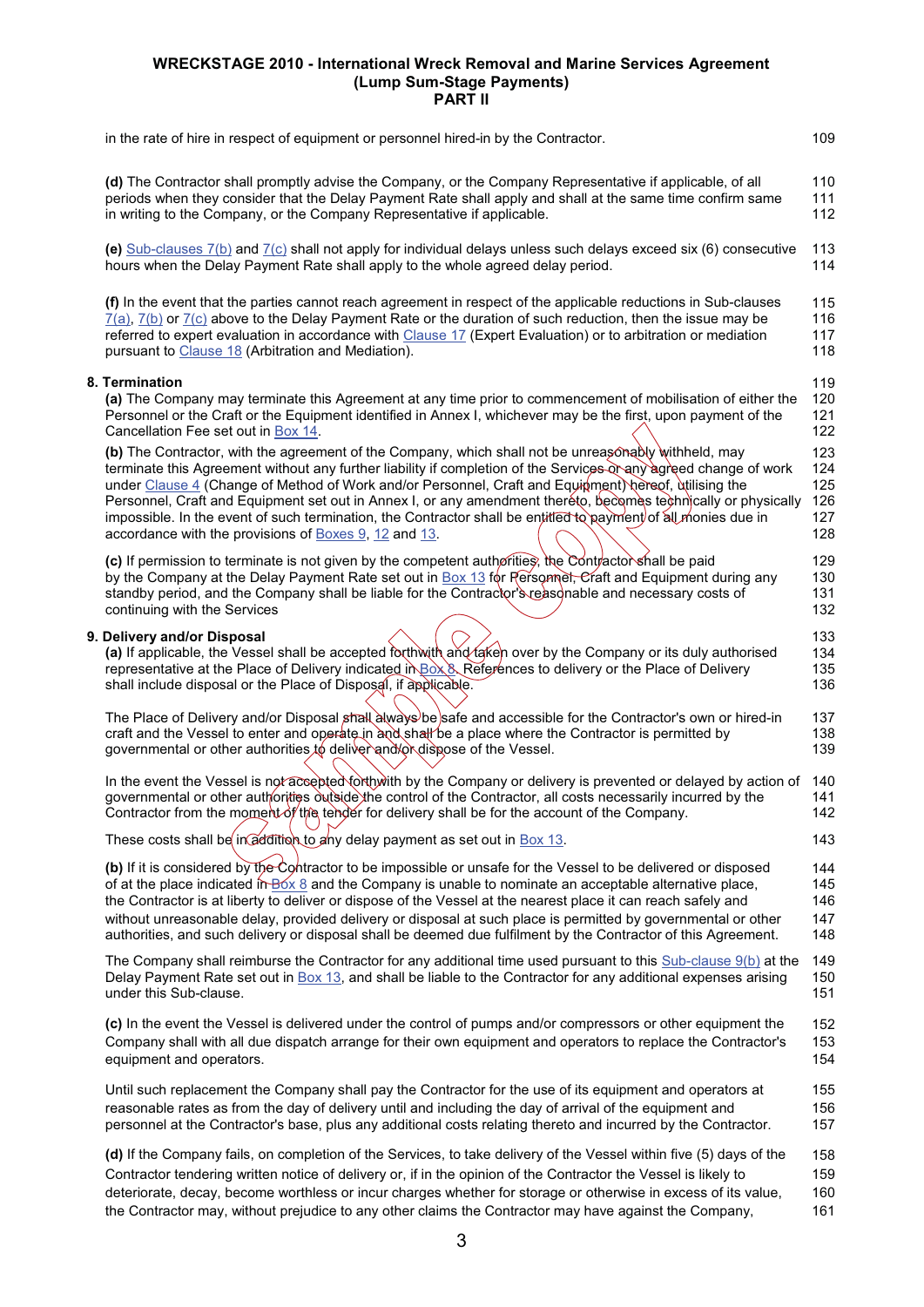| without notice and without any responsibility whatsoever attaching to the Contractor, sell or dispose of the<br>Vessel and apply the proceeds of sale in reduction of the sums due to the Contractor from the Company<br>under this Agreement. Any remaining proceeds will be refunded to the Company.                                                                                                                                                                                                                                                                                                                                                                             | 162<br>163<br>164                      |
|------------------------------------------------------------------------------------------------------------------------------------------------------------------------------------------------------------------------------------------------------------------------------------------------------------------------------------------------------------------------------------------------------------------------------------------------------------------------------------------------------------------------------------------------------------------------------------------------------------------------------------------------------------------------------------|----------------------------------------|
| In the event that such sale or other disposal of the Vessel fails to raise sufficient net funds to pay the monies<br>due to the Contractor under the terms of this Agreement then the Company shall remain liable to the<br>Contractor for any such shortfall.                                                                                                                                                                                                                                                                                                                                                                                                                     | 165<br>166<br>167                      |
| (e) Reference to delivery and/or disposal of the Vessel shall include parts of the Vessel and/or cargo and/or any<br>other thing emanating from the Vessel and such delivery may take place at different times and different places<br>(see Box 8).                                                                                                                                                                                                                                                                                                                                                                                                                                | 168<br>169<br><b>170</b>               |
| 10. Payment<br>(a) The Company shall pay the Contractor the Lump Sum set out in $\frac{Box}{2}$ , which amount shall be due and<br>payable as set out in Box 9.                                                                                                                                                                                                                                                                                                                                                                                                                                                                                                                    | 171<br>172<br>173                      |
| (b) Each instalment of the Lump Sum shall be fully and irrevocably earned at the moment it is due as set out in<br>Box 9. Any other monies due under this Agreement shall be fully and irrevocably earned on a daily basis or pro<br>rata.                                                                                                                                                                                                                                                                                                                                                                                                                                         | 174<br>175<br>176                      |
| (c) All monies due and payable to the Contractor under this Agreement shall be paid without any discount,<br>deduction, set-off, lien, claim or counterclaim.                                                                                                                                                                                                                                                                                                                                                                                                                                                                                                                      | 177<br>178                             |
| (d) All payments to the Contractor shall be made in the currency and to the bank account stipulated in Box 10.                                                                                                                                                                                                                                                                                                                                                                                                                                                                                                                                                                     | 179                                    |
| (e) If any amount payable under this Agreement has not been paid within seven (7) days of the due date, or if<br>the security required in accordance with Clause 12 (Security) is not provided within (ive (5) banking days<br>following the request by the Contractor, then at any time thereafter the Contractor shall be entitled to terminate<br>this Agreement without prejudice to the sums already due to the Contractor and to any further rights or remedies<br>which the Contractor may have against the Company, provided always that the Contractor shall give the<br>Company at least three (3) working days' written notice of its intention to exercise this right. | 180<br>181<br>182<br>183<br>184<br>185 |
| (f) The Contractor shall promptly invoice the Company for all sums payable under this Agreement. If any sums<br>which become due and payable are not actually received by the Contractor within the period specified in Box 11,<br>they shall attract interest in accordance with the rate set out in Box 11.                                                                                                                                                                                                                                                                                                                                                                      | 186<br>187<br>188                      |
| 11. Extra Costs<br>The following shall be paid as and when the stall due by the respective parties as indicated in $\frac{Box \times 12}{2}$ .                                                                                                                                                                                                                                                                                                                                                                                                                                                                                                                                     | 189<br>190                             |
| (a) all port expenses, pilotage charges, harbour and canal dues and all other expenses of a similar nature levied<br>upon or payable in respect of the Vessel and the Contractor's own or hired-in craft;                                                                                                                                                                                                                                                                                                                                                                                                                                                                          | 191<br>192                             |
| (b) the costs of the services of any assisting tugs when reasonably deemed necessary by the Contractor or<br>prescribed by port or other authorities;                                                                                                                                                                                                                                                                                                                                                                                                                                                                                                                              | 193<br>194                             |
| (c) all costs in connection with clearance, agency fees, visas, guarantees and all other expenses of such kind;                                                                                                                                                                                                                                                                                                                                                                                                                                                                                                                                                                    | 195                                    |
| (d) all taxes and social security charges (other than those normally payable by the Contractor in the country<br>where it has its principal place of business), stamp duties, or other levies payable in respect of or in connection<br>with this Agreement, any import - export dues and any customs or excise duties;                                                                                                                                                                                                                                                                                                                                                            | 196<br>197<br>198                      |
| (e) all costs incurred in obtaining and maintaining licences, approvals, authorisations or permits required to<br>undertake and complete the Services in accordance with Clause 6 (Permits);                                                                                                                                                                                                                                                                                                                                                                                                                                                                                       | 199<br>200                             |
| (f) all costs incurred due to requirements of governmental or other authorities or unions over and above those<br>costs which would otherwise be reasonably incurred by the Contractor in the execution of the Agreement;                                                                                                                                                                                                                                                                                                                                                                                                                                                          | 201<br>202                             |
| (g) all costs incurred by the Contractor in respect of portable salvage equipment, materials, or stores which are<br>reasonably sacrificed during the disposal or other operations of the Vessel;                                                                                                                                                                                                                                                                                                                                                                                                                                                                                  | 203<br>204                             |
| If any such costs are in fact paid by or on behalf of one party by the other party, the party on whose behalf the<br>payment has been made shall reimburse the paying party on the basis of the actual cost to the paying party plus<br>a handling charge of the percentage amount indicated in Box 12(iii) upon presentation of invoice.                                                                                                                                                                                                                                                                                                                                          | 205<br>206<br>207                      |
| 12. Security<br>The Company shall provide on signing this Agreement an irrevocable and unconditional security in a form<br>and amount as agreed between the parties.                                                                                                                                                                                                                                                                                                                                                                                                                                                                                                               | 208<br>209<br>210                      |

If required by the Contractor and also in the event that initially no security is requested, the Company shall 211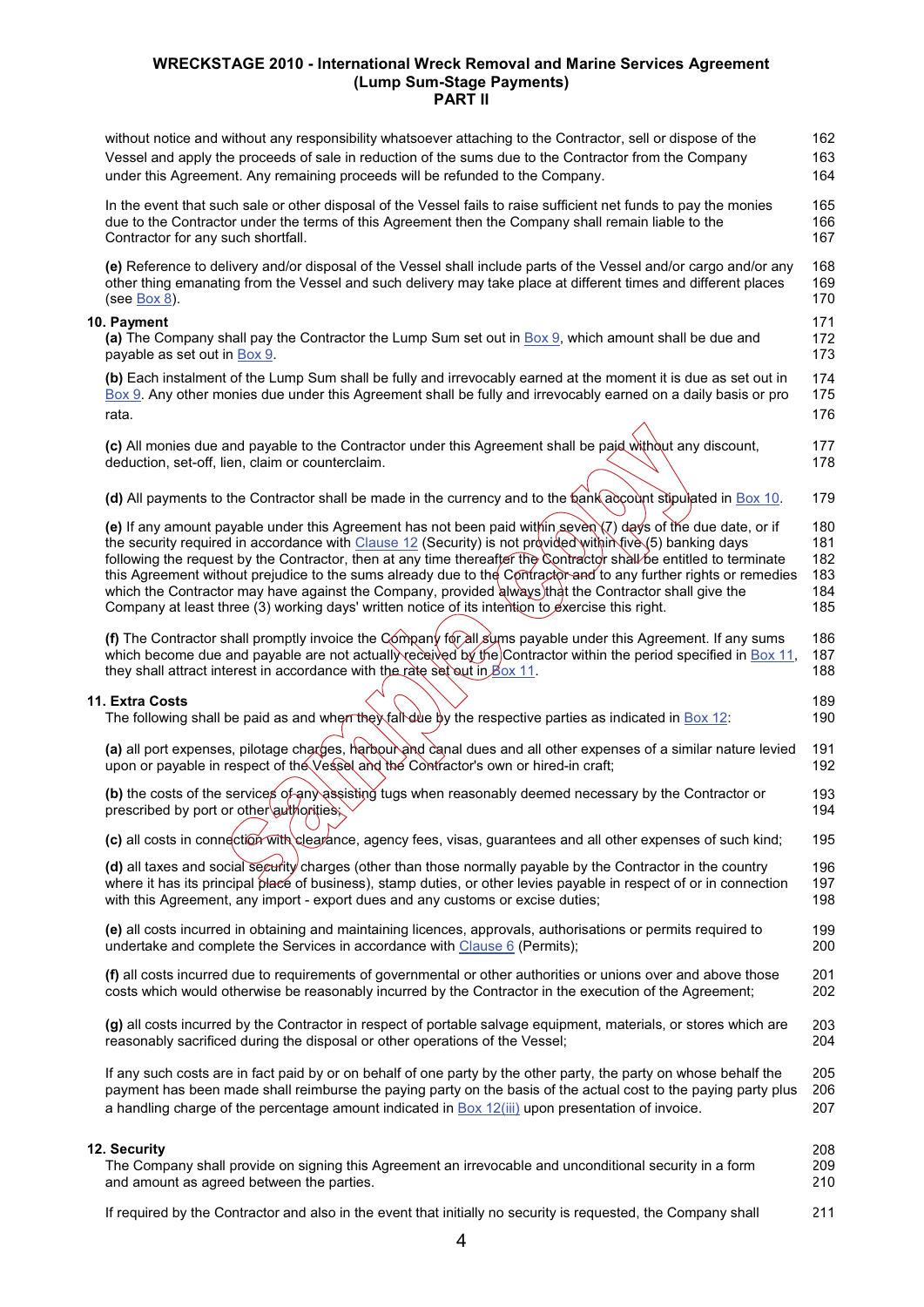| provide security or further security in a form and amount as agreed between the parties for all or part of any<br>amount which may be or become due under this Agreement. Such security shall be given on one or more<br>occasions as and when reasonably required by the Contractor.                                                                                                                                                                                                                                                                                                                                                                                                                                                                                                                                                                                                                                                                                                                                                                                                                                                                                                | 212<br>213<br>214                                                         |
|--------------------------------------------------------------------------------------------------------------------------------------------------------------------------------------------------------------------------------------------------------------------------------------------------------------------------------------------------------------------------------------------------------------------------------------------------------------------------------------------------------------------------------------------------------------------------------------------------------------------------------------------------------------------------------------------------------------------------------------------------------------------------------------------------------------------------------------------------------------------------------------------------------------------------------------------------------------------------------------------------------------------------------------------------------------------------------------------------------------------------------------------------------------------------------------|---------------------------------------------------------------------------|
| 13. Liabilities<br>(a) The Contractor will indemnify and hold the Company harmless in respect of any liability adjudged due or<br>claim reasonably compromised arising out of injury or death occurring during the Services hereunder to any<br>of the following persons:                                                                                                                                                                                                                                                                                                                                                                                                                                                                                                                                                                                                                                                                                                                                                                                                                                                                                                            | 215<br>216<br>217<br>218                                                  |
| (i) any servant, agent or sub-contractor of the Contractor;                                                                                                                                                                                                                                                                                                                                                                                                                                                                                                                                                                                                                                                                                                                                                                                                                                                                                                                                                                                                                                                                                                                          | 219                                                                       |
| (ii) any other person at or near the site of the operations for whatever purpose on behalf or at the request<br>of the Contractor.                                                                                                                                                                                                                                                                                                                                                                                                                                                                                                                                                                                                                                                                                                                                                                                                                                                                                                                                                                                                                                                   | 220<br>221                                                                |
| (b) The Company will indemnify and hold the Contractor harmless in respect of any liability adjudged due or<br>claim reasonably compromised arising from injury or death occurring during the Services hereunder to any<br>of the following persons:                                                                                                                                                                                                                                                                                                                                                                                                                                                                                                                                                                                                                                                                                                                                                                                                                                                                                                                                 | 222<br>223<br>224                                                         |
| (i) any servant, agent or sub-contractor of the Company;                                                                                                                                                                                                                                                                                                                                                                                                                                                                                                                                                                                                                                                                                                                                                                                                                                                                                                                                                                                                                                                                                                                             | 225                                                                       |
| (ii) any other person at or near the site of the operations for whatever purpose on behallor at the request of<br>the Company.                                                                                                                                                                                                                                                                                                                                                                                                                                                                                                                                                                                                                                                                                                                                                                                                                                                                                                                                                                                                                                                       | 226<br>227                                                                |
| (c) Neither the Company nor its servants, agents or sub-contractors shall have any liability to the Contractor for<br>loss or damage of whatsoever nature sustained by the Contractor's owned or hired-in craft or equipment<br>(excluding portable salvage equipment, materials or stores which are reasonably sachficed during the disposal<br>or other operations on the Vessel, unless the Contractor is the party-responsible for such costs as indicated in<br>Box 12 (i)), whether or not the same is due to breach of contract, neglige the or any other fault on the part of the<br>Company, its servants, agents or sub-contractors.                                                                                                                                                                                                                                                                                                                                                                                                                                                                                                                                       | 228<br>229<br><b>230</b><br>231<br>232<br>233                             |
| (d) Neither the Contractor nor its servants, agents or sub-contractors shall have any liability to the Company for<br>loss or damage of whatsoever nature sustained by the Vessel, whether or not the same is due to breach of<br>contract, negligence or any other fault on the part of the Contractor, its servants, agents or sub-contractors.                                                                                                                                                                                                                                                                                                                                                                                                                                                                                                                                                                                                                                                                                                                                                                                                                                    | 234<br>235<br>236                                                         |
| (e) Neither party shall be liable to the other party for.                                                                                                                                                                                                                                                                                                                                                                                                                                                                                                                                                                                                                                                                                                                                                                                                                                                                                                                                                                                                                                                                                                                            | 237                                                                       |
| (i) any loss of profit, loss of use or loss of production whatsoever and whether arising directly or indirectly<br>from the performance or non-performance of this Agreement, and whether or not the same is due to<br>negligence or any other fault on the part of either party, their servants, agents or sub-contractors, or                                                                                                                                                                                                                                                                                                                                                                                                                                                                                                                                                                                                                                                                                                                                                                                                                                                      | 238<br><b>239</b><br><b>240</b>                                           |
| (ii) any consequential loss or damage for any reason whatsoever, whether or not the same is due to any breach<br>of contract, negligence or any other fault on the part of either party, their servants, agents or sub-contractors.                                                                                                                                                                                                                                                                                                                                                                                                                                                                                                                                                                                                                                                                                                                                                                                                                                                                                                                                                  | 241<br>242                                                                |
| 14. Himalaya Clause<br>All exceptions, exemptions, defences, immunities, limitations of liability, indemnities, privileges and conditions<br>granted or provided by this Agreement for the benefit of the Contractor or the Company shall also apply to<br>and be for the benefit of their respective sub-contractors, operators, the Vessel's owners (if the Company<br>is the demise/bareboat charterer), masters, officers and crews and to and be for the benefit of all bodies<br>corporate parent of, subsidiary to, affiliated with or under the same management as either of them, as well as<br>all directors, officers, servants and agents of the same and to and be for the benefit of all parties performing<br>Services within the scope of this Agreement for or on behalf of the Contractor or the Company as servants,<br>agents and sub-contractors of such parties. The Contractor or the Company shall be deemed to be acting<br>as agent or trustee of and for the benefit of all such persons, entities and Vessels set forth above but only<br>for the limited purpose of contracting for the extension of such benefits to such persons, bodies and Vessels. | 243<br>244<br>245<br>246<br>247<br>248<br>249<br>25C<br>251<br>252<br>253 |
| 15. Lien<br>Without prejudice to any other rights which the Contractor may have, whether in rem or in personam, the<br>Contractor shall be entitled to exercise a possessory lien upon the Vessel in respect of any amount howsoever or<br>whatsoever due to the Contractor under this Agreement and shall for the purpose of exercising such possessory<br>lien be entitled to take and/or keep possession of the Vessel, provided always that the Company shall pay to<br>the Contractor all reasonable costs and expenses howsoever or whatsoever incurred by or on behalf of the<br>Contractor in exercising or attempting or preparing to exercise such lien.                                                                                                                                                                                                                                                                                                                                                                                                                                                                                                                   | 254<br>255<br>256<br>257<br>258<br>259<br><b>260</b>                      |
| 16. Time for Suit<br>Any claim which may arise out of or in connection with this Agreement or any of the Services performed<br>hereunder shall be notified to the party against whom such claim is made, within twelve (12) months of<br>completion or termination of the Services hereunder, or within twelve (12) months of any claim by a third party,                                                                                                                                                                                                                                                                                                                                                                                                                                                                                                                                                                                                                                                                                                                                                                                                                            | 261<br>262<br>263<br>264                                                  |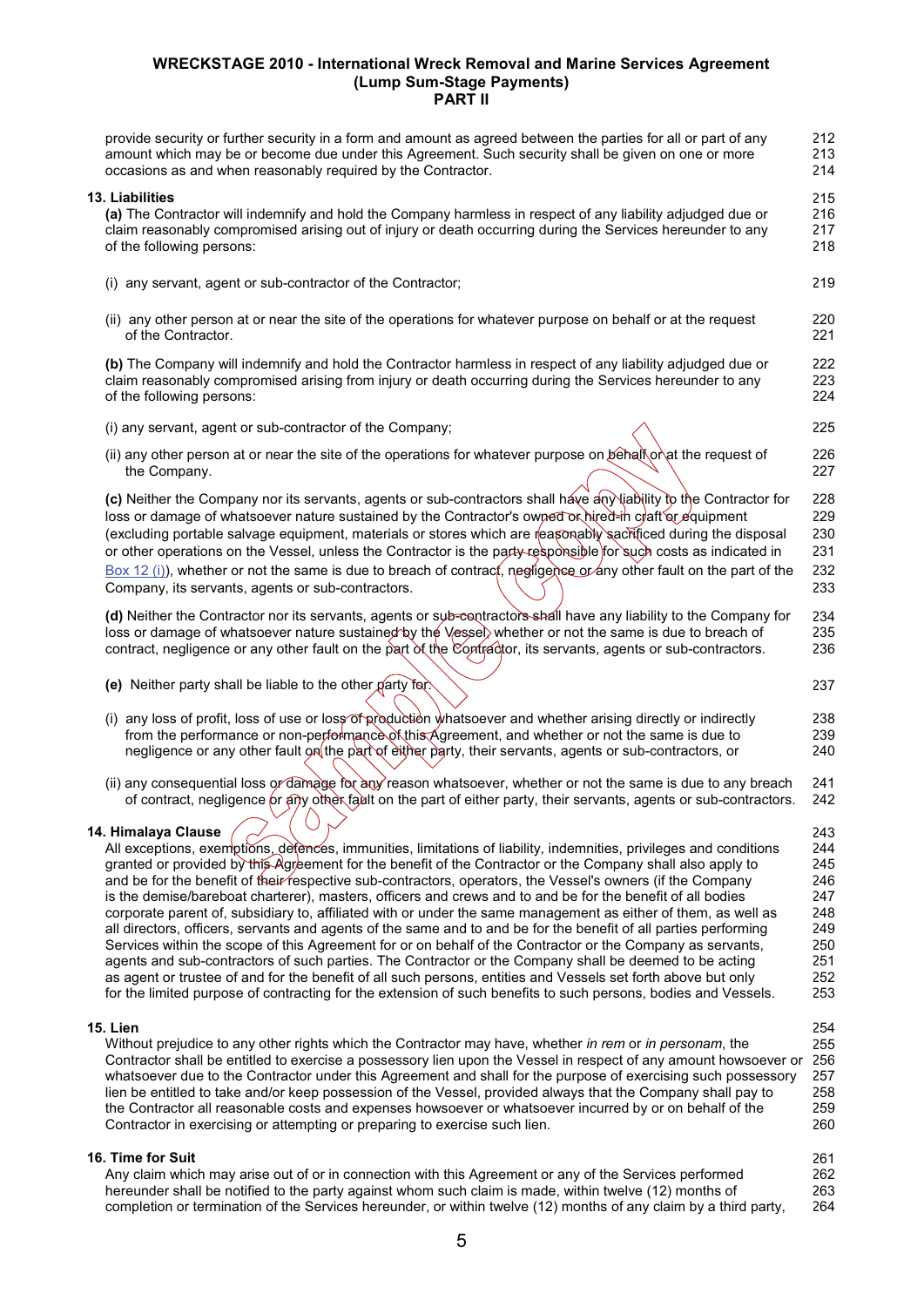| whichever is later. Any suit shall be brought within twelve (12) months of the notification to the party against<br>whom the claim is made. If either of these conditions is not complied with, the claim and all rights whatsoever<br>and howsoever shall be absolutely barred and extinguished.                                                                                                                                                                                                                                                                                                                                                                                                                                                | 265<br>266<br>267                             |
|--------------------------------------------------------------------------------------------------------------------------------------------------------------------------------------------------------------------------------------------------------------------------------------------------------------------------------------------------------------------------------------------------------------------------------------------------------------------------------------------------------------------------------------------------------------------------------------------------------------------------------------------------------------------------------------------------------------------------------------------------|-----------------------------------------------|
| 17. Expert Evaluation<br>(a) If the parties are unable to agree the alteration to costs under Clause $4(a)$ or Clause $4(b)$ or the<br>adjustment to the Delay Payment Rate or the time lost under Clauses $7(a)$ , $7(b)$ or $7(c)$ , then either party may<br>request an expert evaluation in accordance with the following procedure:                                                                                                                                                                                                                                                                                                                                                                                                         | 268<br>269<br>270<br>271                      |
| (i) The party seeking the evaluation shall propose three (3) experts from the persons currently on the Panel of<br>Special Casualty Representatives maintained by the Salvage Arbitration Branch of the Corporation of Lloyd's<br>to the other party in writing having checked that the proposed experts are available and willing to be<br>appointed. The other party may select one of the proposed experts by responding in writing within twenty-four<br>(24) hours. The party seeking the evaluation will then, as soon as possible (and in any event in less than<br>twelve (12) hours) appoint the expert selected by the other party or, if none has been selected, one of the<br>three (3) experts proposed (hereinafter "the Expert"). | 272<br>273<br>274<br>275<br>276<br>277<br>278 |
| (ii) Both parties shall provide short written statements to the Expert setting out their arguments within forty-eight<br>(48) hours of their acceptance of instructions and shall provide copies of their statement to the other party.                                                                                                                                                                                                                                                                                                                                                                                                                                                                                                          | 279<br><b>280</b>                             |
| (iii) The Expert shall, within seventy-two (72) hours of receipt of written statements, advise the parties in writing<br>of the alteration to costs or of the adjustment to the Delay Payment Rate or time lost. The Expert<br>may also provide short reasons explaining the evaluation.                                                                                                                                                                                                                                                                                                                                                                                                                                                         | 281<br>282<br>283                             |
| (iv) The Expert's rate of remuneration shall be the applicable rate plus bonus as set from time to time by the<br>SCOPIC Committee for a Salvage Master. The costs of the Expert shall be paid by the party seeking the<br>expert evaluation, but such party shall then be entitled to recover fifty per cent (50%) of the Expert's fees<br>from the other party.                                                                                                                                                                                                                                                                                                                                                                                | 284<br>285<br>286<br>287                      |
| (b) If the Expert's evaluation is not agreed by both parties, the Company shall in any event make payments to<br>the Contractor calculated in accordance with the evaluation. Such payments shall be on a provisional basis<br>and without prejudice to the parties' rights to seek a determination in accordance with Clause 18 (Arbitration<br>and Mediation).                                                                                                                                                                                                                                                                                                                                                                                 | 288<br>289<br>290<br>291                      |
| <b>18. Arbitration and Mediation</b><br>This Clause 18 applies to any dispute arising under this Agreement.                                                                                                                                                                                                                                                                                                                                                                                                                                                                                                                                                                                                                                      | 292<br>293                                    |
| (a) *This Agreement shall be governed by and construed in accordance with English law and any dispute<br>arising out of or in connection with this Agreement strall be referred to arbitration in London in accordance with<br>the Arbitration Act 1996 or any statutory modification or re-enactment thereof save to the extent necessary to<br>give effect to the provisions of this Clause.                                                                                                                                                                                                                                                                                                                                                   | 294<br>295<br>296<br>297                      |
| The reference shall be to a sole arbitrator ("Arbitrator"), to be selected by the first party claiming arbitration<br>from the persons currently on the Ranel of Lloyd's Salvage Arbitrators with a right of appeal from an award<br>made by the Arbitrator to either party by notice in writing to the other within twenty-eight (28) days of the date<br>of publication of the original Arbitrator's Award.                                                                                                                                                                                                                                                                                                                                    | 298<br><b>299</b><br>300<br>301               |
| The Arbitrator on appeal shall be the person currently acting as Lloyd's Appeal Arbitrator.                                                                                                                                                                                                                                                                                                                                                                                                                                                                                                                                                                                                                                                      | 302                                           |
| No suit shall be brought before another Tribunal, or in another jurisdiction, except that either party shall have<br>the option to bring proceedings to obtain conservative seizure or other similar remedy against any assets owned<br>by the other party in any state or jurisdiction where such assets may be found.                                                                                                                                                                                                                                                                                                                                                                                                                          | 303<br>304<br>305                             |
| Both the Arbitrator and Appeal Arbitrator shall have the same powers as an Arbitrator and an Appeal Arbitrator<br>under LOF 2000 or any standard revision thereof, including a power to order a payment on account of any<br>monies due to the Contractor pending final determination of any dispute between the parties hereto.                                                                                                                                                                                                                                                                                                                                                                                                                 | 306<br>307<br>308                             |
| In cases where neither the claim nor any counterclaim exceeds the sum of US\$50,000 (or such other sum as<br>the parties may agree) the arbitration shall be conducted in accordance with the LMAA Small Claims Procedure<br>current at the time when the arbitration proceedings are commenced.                                                                                                                                                                                                                                                                                                                                                                                                                                                 | 30 <sup>c</sup><br>31 <sub>C</sub><br>311     |
|                                                                                                                                                                                                                                                                                                                                                                                                                                                                                                                                                                                                                                                                                                                                                  | 312                                           |
| In cases where the claim or any counterclaim exceeds the sum agreed for the LMAA Small Claims Procedure<br>and neither the claim nor any counterclaim exceeds the sum of US\$400,000 (or such other sum as the<br>parties may agree) the arbitration shall be conducted in accordance with the LMAA Intermediate Claims<br>Procedure current at the time when the arbitration proceedings are commenced.                                                                                                                                                                                                                                                                                                                                         | 313<br>314<br>315                             |

shall be referred to three persons at New York, one to be appointed by each of the parties hereto, and the third 318<br>by the two so chosen; their decision or that of any two of them shall be final, and for the purposes of e by the two so chosen; their decision or that of any two of them shall be final, and for the purposes of enforcing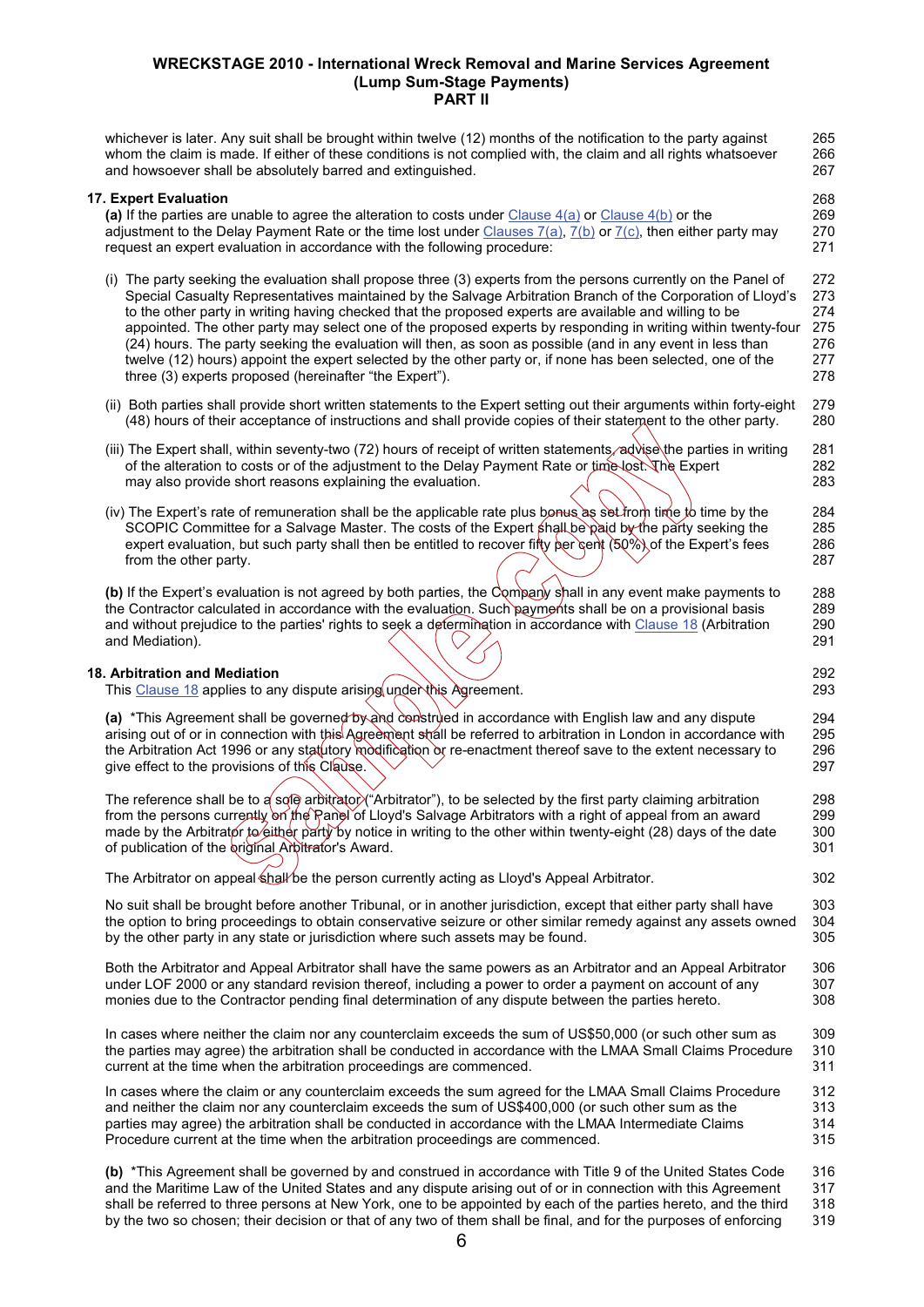| any award, judgement may be entered on an award by any court of competent jurisdiction. The proceedings<br>shall be conducted in accordance with the rules of the Society of Maritime Arbitrators, Inc.                                                                                                                                                                                                                                                                                                                                                                                                                                              | 320<br>321                             |
|------------------------------------------------------------------------------------------------------------------------------------------------------------------------------------------------------------------------------------------------------------------------------------------------------------------------------------------------------------------------------------------------------------------------------------------------------------------------------------------------------------------------------------------------------------------------------------------------------------------------------------------------------|----------------------------------------|
| In cases where neither the claim nor any counterclaim exceeds the sum of US\$50,000 (or such other sum as<br>the parties may agree) the arbitration shall be conducted in accordance with the Shortened Arbitration Procedure<br>of the Society of Maritime Arbitrators, Inc. current at the time when the arbitration proceedings are commenced.                                                                                                                                                                                                                                                                                                    | 322<br>323<br>324                      |
| (c) *This Agreement shall be governed by and construed in accordance with the laws of the place mutually<br>agreed by the parties and any dispute arising out of or in connection with this Agreement shall be referred to<br>arbitration at a mutually agreed place, subject to the procedures applicable there.                                                                                                                                                                                                                                                                                                                                    | 325<br>326<br>327                      |
| (d) Notwithstanding 18(a), 18(b) or 18(c) above, the parties may agree at any time to refer to mediation any<br>difference and/or dispute arising out of or in connection with this Agreement. In the case of a dispute in respect<br>of which arbitration has been commenced under 18(a), 18(b) or 18(c) above, the following shall apply:                                                                                                                                                                                                                                                                                                          | 328<br>329<br>330                      |
| (i) Either party may at any time and from time to time elect to refer the dispute or part of the dispute to mediation<br>by service on the other party of a written notice (the "Mediation Notice") calling on the other party to<br>agree to mediation.                                                                                                                                                                                                                                                                                                                                                                                             | 331<br>332<br>333                      |
| (ii) The other party shall thereupon within fourteen (14) calendar days of receipt of the Mediation Notice confirm<br>that they agree to mediation, in which case the parties shall thereafter agree a mediator within a further<br>fourteen (14) calendar days, failing which on the application of either party a mediator will be appointed<br>promptly by the Arbitrator or such person as the Arbitrator may designate for that purpose. The mediation<br>shall be conducted in such place and in accordance with such procedure and on such terms as the parties<br>may agree or, in the event of disagreement, as may be set by the mediator. | 334<br>335<br>336<br>337<br>338<br>339 |
| (iii) If the other party does not agree to mediate, that fact may be brought to the attention of the Tribunal and<br>may be taken into account by the Tribunal when allocating the costs of the arbitration as between the parties.                                                                                                                                                                                                                                                                                                                                                                                                                  | 340<br>341                             |
| (iv) The mediation shall not affect the right of either party to seek such relief or take such steps as it considers<br>necessary to protect its interest.                                                                                                                                                                                                                                                                                                                                                                                                                                                                                           | 342<br>343                             |
| (v) Either party may advise the Arbitrator that they have agreed to mediation. The arbitration procedure shall<br>continue during the conduct of the mediation but the Arbitrator may take the mediation timetable into<br>account when setting the timetable for steps in the arbitration.                                                                                                                                                                                                                                                                                                                                                          | 344<br>345<br>346                      |
| (vi) Unless otherwise agreed or specified in the mediation terms, each party shall bear its own costs incurred<br>in the mediation and the parties shall share equally the mediator's costs and expenses.                                                                                                                                                                                                                                                                                                                                                                                                                                            | 347<br>348                             |
| (vii) The mediation process shall be without prejudice and confidential and no information or documents<br>disclosed during it shall be revealed to the Arbitrator except to the extent that they are disclosable under<br>the law and procedure governing the arbitration.                                                                                                                                                                                                                                                                                                                                                                          | 349<br>350<br>351                      |
| (Note: The parties shøuld be aware that the mediation process may not necessarily interrupt time limits.)                                                                                                                                                                                                                                                                                                                                                                                                                                                                                                                                            | 352                                    |
| (e) If $Box 17$ in PART List of appropriately filled in, Sub-clause $18(a)$ of this Clause shall apply. Sub-<br>clause $18(d)$ shall apply in all cases.                                                                                                                                                                                                                                                                                                                                                                                                                                                                                             | 353<br>354<br>355                      |
| *Sub-clauses 18(a), 18(b) and 18(c) are alternatives; indicate alternative agreed in Box 17.                                                                                                                                                                                                                                                                                                                                                                                                                                                                                                                                                         | 356                                    |
| 19. Notices Clause<br>(a) All notices given by either party or their agents to the other party or their agents in accordance with<br>the provisions of this Agreement shall be in writing and shall, unless specifically provided in this Agreement<br>to the contrary, be sent to the address for that other party as set out in $\frac{Boxes}{2}$ and $\frac{3}{2}$ or as appropriate or to<br>such other address as the other party may designate in writing.                                                                                                                                                                                     | 357<br>358<br>359<br>360<br>361        |
| A notice may be sent by registered or recorded mail, facsimile, electronically or delivered by hand in accordance<br>with this Sub-clause 19(a).                                                                                                                                                                                                                                                                                                                                                                                                                                                                                                     | 362<br>363                             |
| (b) Any notice given under this Agreement shall take effect on receipt by the other party and shall be deemed to<br>have been received:                                                                                                                                                                                                                                                                                                                                                                                                                                                                                                              | 364<br>365                             |
| if posted, on the seventh $(7th)$ day after posting;<br>(i)                                                                                                                                                                                                                                                                                                                                                                                                                                                                                                                                                                                          | 366                                    |
| if sent by facsimile or electronically, on the day of transmission; or<br>(ii)                                                                                                                                                                                                                                                                                                                                                                                                                                                                                                                                                                       | 367                                    |
| (iii) if delivered by hand, on the day of delivery.                                                                                                                                                                                                                                                                                                                                                                                                                                                                                                                                                                                                  | 368                                    |

And in each case proof of posting, handing in or transmission shall be proof that notice has been given, unless 369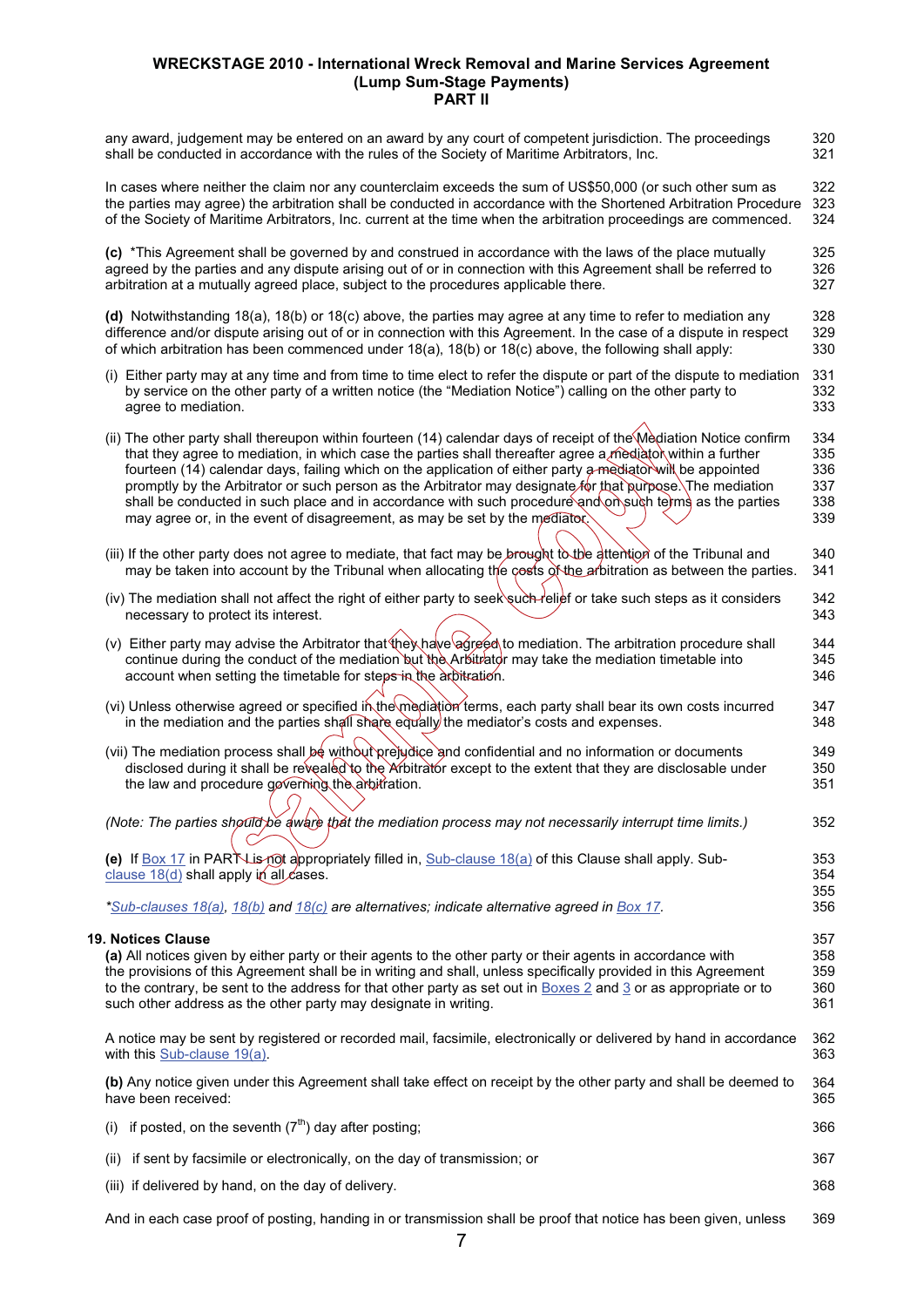| proven to the contrary.                                                                                                                                                                                                                                                                                                                                                                                                                                                                                                                                  | 370                                           |
|----------------------------------------------------------------------------------------------------------------------------------------------------------------------------------------------------------------------------------------------------------------------------------------------------------------------------------------------------------------------------------------------------------------------------------------------------------------------------------------------------------------------------------------------------------|-----------------------------------------------|
| 20. Insurance<br>(a) The Contractor warrants that throughout the period of this Agreement it will maintain full cover against<br>normal P&I risks including salvors' liabilities as evidenced by a Certificate of Entry issued by a P&I Club or insurer 373<br>acceptable to the Company and shall comply with all the requirements of the policy.                                                                                                                                                                                                       | 371<br>372<br>374                             |
| (b) The Company warrants that throughout the period of this Agreement it will maintain full cover against<br>normal P&I risks for the Vessel as evidenced by a Certificate of Entry issued by a P&I Club or insurer stated<br>in $\frac{Box 4(ix)}{diag 4(x)}$ and shall comply with all the requirements of the policy.                                                                                                                                                                                                                                 | 375<br>376<br>377                             |
| 21. Pollution<br>(a) The Contractor shall exercise due care throughout the performance of the Services to prevent and minimise<br>damage to the environment and shall also put in place, maintain and implement throughout the Services a<br>pollution response plan which meets the requirements of the competent authorities and the Company, or the<br>Company Representative if applicable. The Contractor shall provide the Company with a copy of the pollution<br>response plan on request by the Company.                                        | 378<br>379<br>380<br>381<br>382<br>383        |
| (b) The Company shall indemnify and hold the Contractor harmless in respect of any and all consequences of<br>any pollution which results from any discharge or escape of any pollutant from the Vessel except where such<br>pollution arises as a consequence of the negligence of the Contractor, its sub-contractors, its agents and/or<br>servants.                                                                                                                                                                                                  | 384<br>385<br>386<br>387                      |
| (c) The Contractor shall indemnify and hold the Company harmless in respect of any and all consequences of<br>any pollution which results from any discharge or escape of any pollutant from its own or from hired-in craft.                                                                                                                                                                                                                                                                                                                             | 388<br>389                                    |
| 22. Rotation and Replacement of Craft, Equipment and Personnel<br>The Contractor shall have the right to rotate and replace any craff, equipment and personnel with other suitable<br>replacement craft, equipment and personnel subject to the approval of the Company, or the Company<br>Representative if applicable, which shall not be unreasonably with held.                                                                                                                                                                                      | 390<br>391<br>392<br>393                      |
| 23. General Provisions<br>(a) Severability<br>If, in any legal proceedings, it is determined that any provision of this Agreement is unenforceable under<br>applicable law, then the unenforceable provision shall automatically be amended to conform to that which<br>is enforceable under the law. In any event, the validity or enforceability of any provision shall not affect any<br>other provision of this Agreement, and this Agreement shall be construed and enforced as if such provision had<br>not been included.                         | 394<br>395<br>396<br>397<br>398<br>399<br>400 |
| (b) Third Party Beneficiaries<br>Except as specifically provided for elsewhere in this Agreement, this Agreement shall not be construed to confer<br>any benefit on any third party not a party to this Agreement nor shall this Agreement provide any rights to such<br>third party to enforce any provision of this Agreement.                                                                                                                                                                                                                         | 401<br>402<br>403<br>404                      |
| (c) Waiver<br>No benefit or right accruing to either party under this Agreement shall be waived unless the waiver is reduced to<br>writing and signed by both the Contractor and the Company. The failure of either party to exercise any of its<br>rights under this Agreement, including but not limited to either party's failure to comply with any time limit set out<br>in this Agreement, shall in no way constitute a waiver of those rights, nor shall such failure excuse the other party<br>from any of its obligations under this Agreement. | 405<br>406<br>407<br>408<br>409<br>410        |
| (d) Warranty of Authority<br>The Contractor and the Company each warrant and represent that the person whose signature appears in Part<br>I above is its representative and is duly authorized to execute this Agreement as a binding commitment of such<br>party.                                                                                                                                                                                                                                                                                       | 411<br>412<br>413<br>414                      |
| (e) Singular/Plural<br>The singular includes the plural and vice versa as the context admits or requires.                                                                                                                                                                                                                                                                                                                                                                                                                                                | 415<br>416                                    |
| (f) Headings<br>The headings to the clauses and appendices to this Agreement are for convenience only and shall not<br>affect its construction or interpretation.                                                                                                                                                                                                                                                                                                                                                                                        | 417<br>418<br>419                             |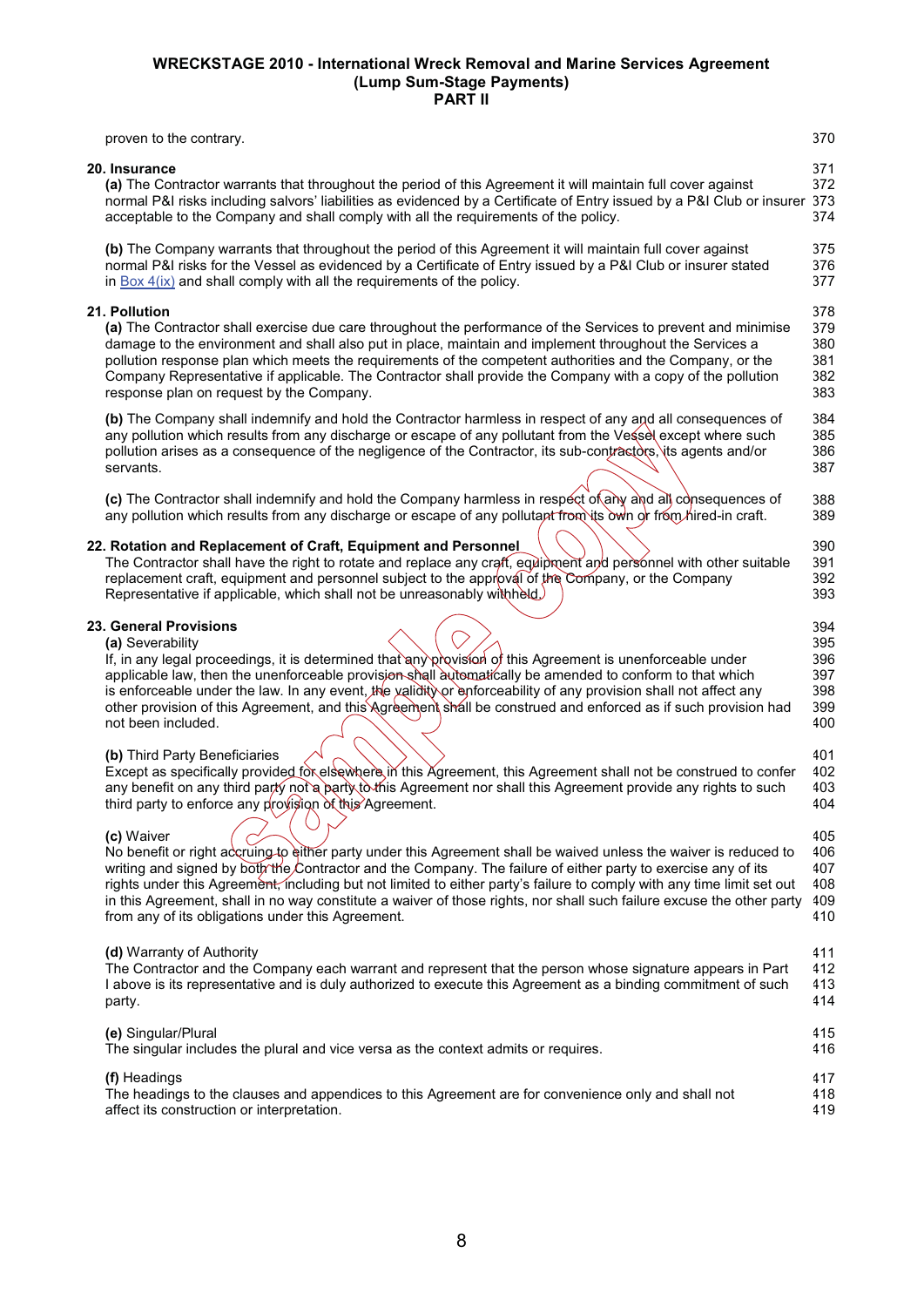(continued) PART I

#### **ANNEX I (SCHEDULE OF PERSONNEL, CRAFT AND EQUIPMENT) INTERNATIONAL WRECK REMOVAL AND MARINE SERVICES AGREEMENT (LUMP SUM – STAGE PAYMENTS) CODE NAME: WRECKSTAGE 2010**

Dated:

Vessel:

Schedule of Personnel, Craft and Equipment (Cl. 2, 4 and 8)

continued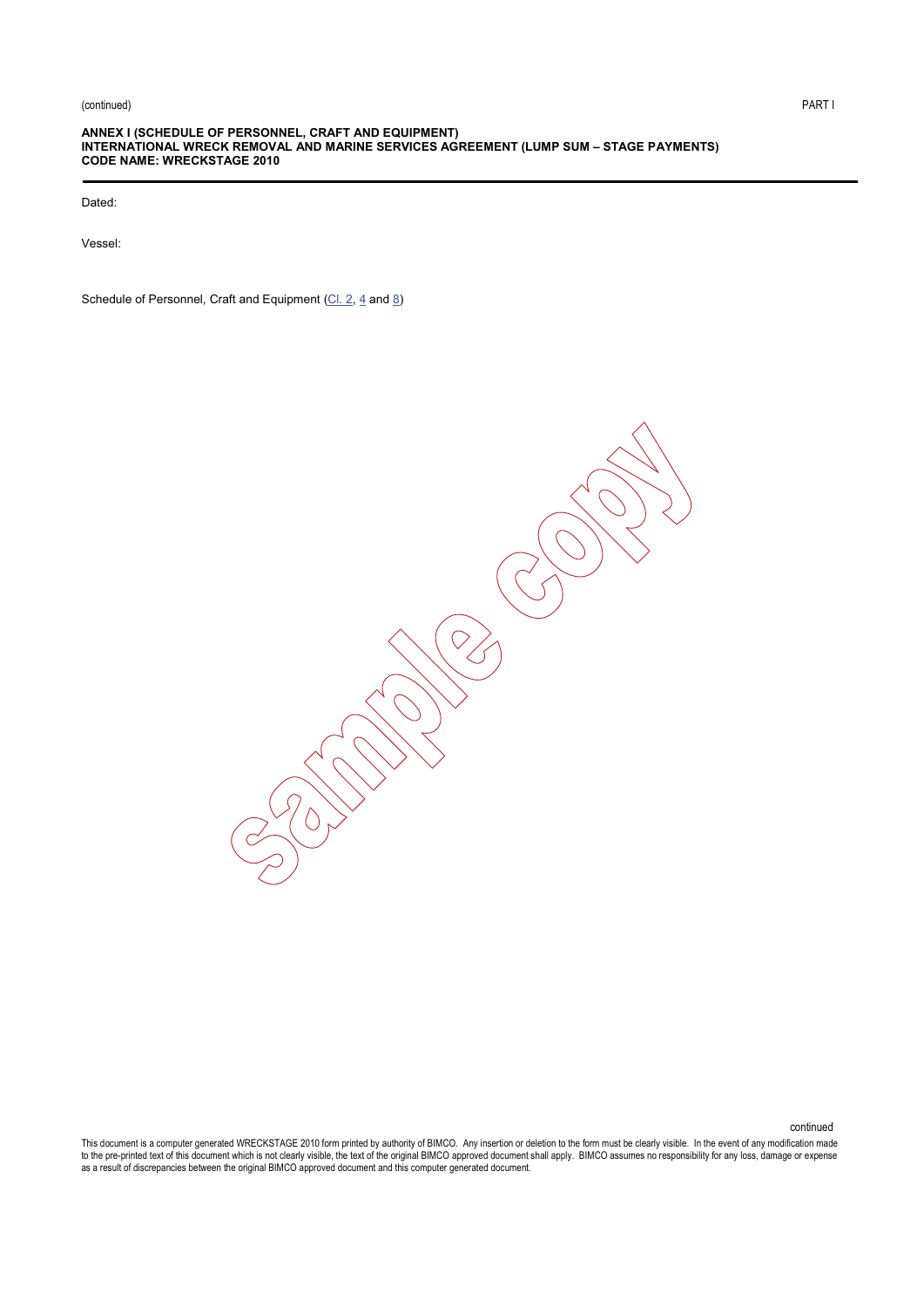(continued) PART I

#### **ANNEX II (METHOD OF WORK AND ESTIMATED TIME SCHEDULE) INTERNATIONAL WRECK REMOVAL AND MARINE SERVICES AGREEMENT (LUMP SUM – STAGE PAYMENTS) CODE NAME: WRECKSTAGE 2010**

Dated:

Vessel:

Method of Work and Estimated Time Schedule (Cl. 2 and 4)



continued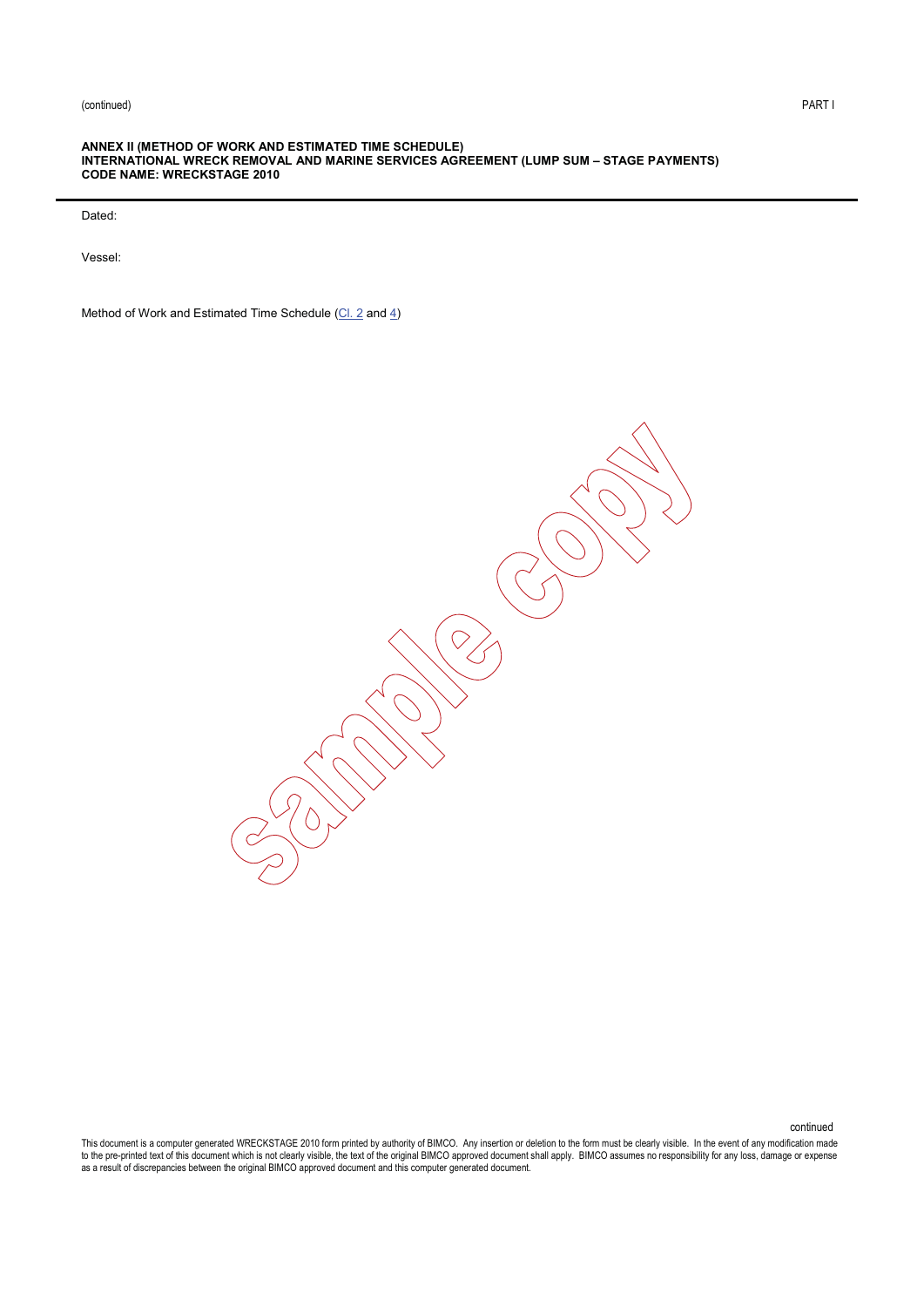#### **ANNEX III (CONTRACTOR'S DAILY REPORTS) INTERNATIONAL WRECK REMOVAL AND MARINE SERVICES AGREEMENT (LUMP SUM – STAGE PAYMENTS) CODE NAME: WRECKSTAGE 2010**

| Date                              |      | Report no |                  |                        |
|-----------------------------------|------|-----------|------------------|------------------------|
| Status of wreck:                  |      |           |                  |                        |
| Vessel                            |      |           |                  |                        |
| Cargo                             |      |           |                  |                        |
| <b>Bunkers</b>                    |      |           |                  |                        |
| Status of wreck site:             |      |           |                  |                        |
|                                   |      |           |                  |                        |
|                                   |      |           |                  |                        |
|                                   |      |           |                  |                        |
| Weather on location:              |      |           |                  |                        |
|                                   | 1200 |           | 240 <sub>0</sub> | Forecast next 24 hours |
| Wind direction & speed (Bft)      |      |           |                  |                        |
| Swell direction & height (m)      |      |           |                  |                        |
| Wave Height & max wave height (m) |      |           |                  |                        |
|                                   |      |           |                  |                        |
| Long range forecast (5 days):     |      |           |                  |                        |
|                                   |      |           |                  |                        |
|                                   |      |           |                  |                        |
| Services:                         |      |           |                  |                        |
| - performed in last 24 hours:     |      |           |                  |                        |
|                                   |      |           |                  |                        |
|                                   |      |           |                  |                        |
| - planned for next 24 hours:      |      |           |                  |                        |
|                                   |      |           |                  |                        |
|                                   |      |           |                  |                        |
|                                   |      |           |                  |                        |
|                                   |      |           |                  |                        |
|                                   |      |           |                  |                        |
| Areas of concern:                 |      |           |                  |                        |
| Health & safety                   |      |           |                  |                        |
|                                   |      |           |                  |                        |
|                                   |      |           |                  |                        |
|                                   |      |           |                  |                        |
|                                   |      |           |                  |                        |
| Environmental                     |      |           |                  |                        |
|                                   |      |           |                  |                        |
|                                   |      |           |                  |                        |
|                                   |      |           |                  |                        |
|                                   |      |           |                  |                        |
|                                   |      |           |                  |                        |
| Other                             |      |           |                  |                        |
|                                   |      |           |                  |                        |
|                                   |      |           |                  |                        |
|                                   |      |           |                  |                        |
|                                   |      |           |                  |                        |
|                                   |      |           |                  |                        |

#### continued